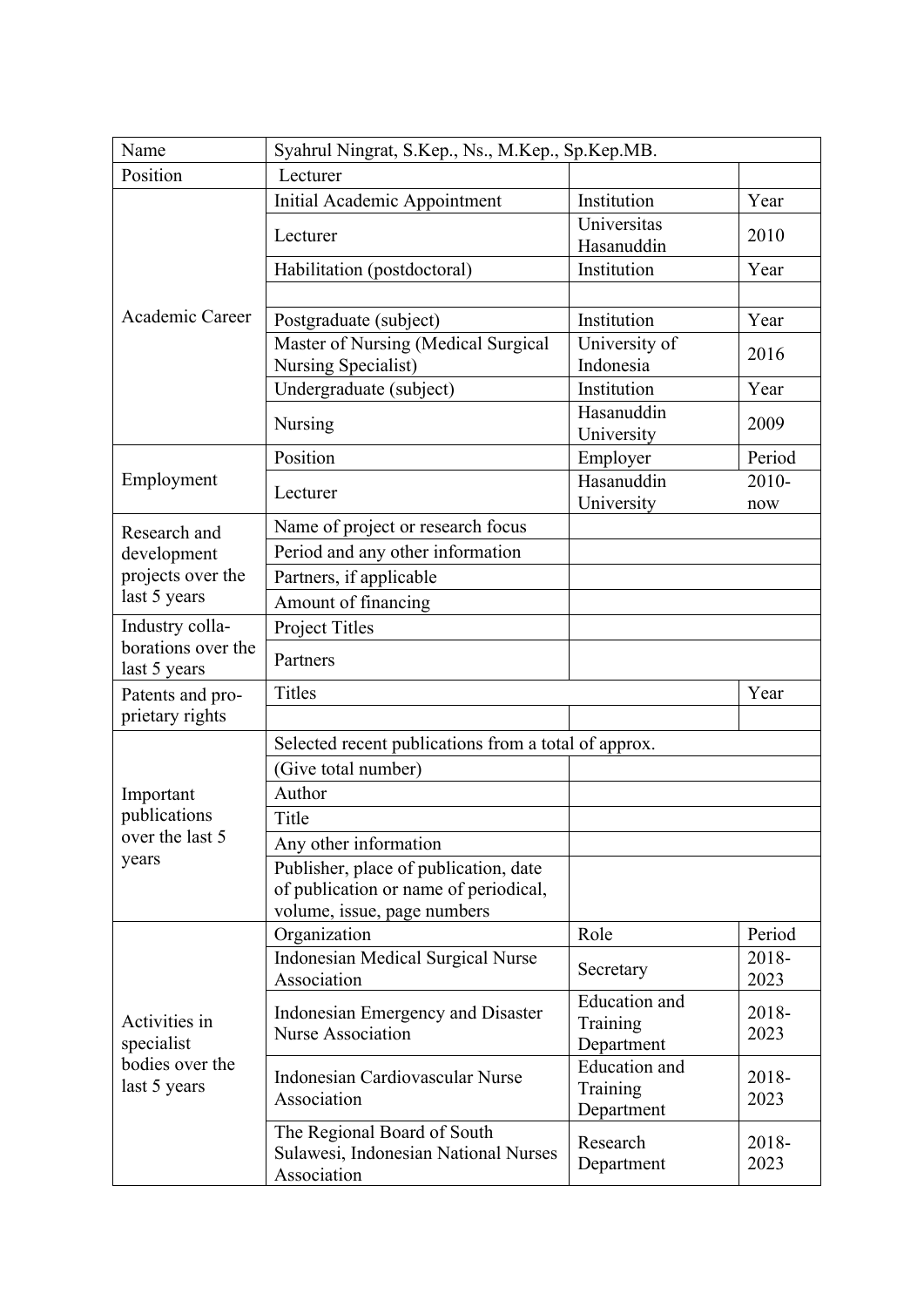| Name                       | Mulhaeriah, M.Kep., Ns., Sp.Kep.Mat                                              |                                                |          |  |  |
|----------------------------|----------------------------------------------------------------------------------|------------------------------------------------|----------|--|--|
| Position                   | Lecturer                                                                         |                                                |          |  |  |
|                            | Initial Academic Appointment                                                     | Institution                                    | Year     |  |  |
|                            | Lecturer                                                                         | Universitas<br>Hasanuddin                      | 2009     |  |  |
|                            | Habilitation (postdoctoral)                                                      | Institution                                    | Year     |  |  |
|                            |                                                                                  |                                                |          |  |  |
|                            | Doctorate (subject)                                                              | Institution                                    | Year     |  |  |
| Academic                   |                                                                                  |                                                |          |  |  |
| Career                     | Postgraduate (subject)                                                           | Institution                                    | Year     |  |  |
|                            | Master of Nursing (Maternity and<br><b>Women's Health Nursing</b><br>Specialist) | University of<br>Indonesia                     | 2014     |  |  |
|                            | Undergraduate (subject)                                                          | Institution                                    | Year     |  |  |
|                            | Nursing                                                                          | Hasanuddin                                     | 2008     |  |  |
|                            |                                                                                  | University                                     |          |  |  |
|                            | Position                                                                         | Employer                                       | Period   |  |  |
| Employment                 | Lecturer                                                                         | Hasanuddin                                     | $2009 -$ |  |  |
|                            |                                                                                  | University                                     | now      |  |  |
|                            |                                                                                  |                                                |          |  |  |
|                            |                                                                                  | <b>Supportive Care among</b>                   |          |  |  |
|                            | Name of project or research focus                                                | Gynaecological Cancer Patients in<br>Indonesia |          |  |  |
|                            | Period and any other information                                                 | $2014 - 2016$                                  |          |  |  |
| Research and               |                                                                                  | University of Indonesia, Wahidin               |          |  |  |
| development<br>projects    |                                                                                  | Sudirohusodo Hospital, Hasan                   |          |  |  |
| over the last 5            | Partners, if applicable                                                          | Sadikin Hospital, Margono                      |          |  |  |
| years                      |                                                                                  | Hospital                                       |          |  |  |
|                            | Amount of financing                                                              | <b>US\$ 10000</b>                              |          |  |  |
|                            | Name of project or research focus                                                | Relaxation Breathing Exercise on               |          |  |  |
|                            |                                                                                  | Fatigue in Gynecological Cancer                |          |  |  |
|                            |                                                                                  | Patients during Chemotherapy                   |          |  |  |
|                            | Period and any other information                                                 | 2018-2019                                      |          |  |  |
|                            | Partners, if applicable                                                          |                                                |          |  |  |
|                            | Amount of financing                                                              | <b>US\$1700</b>                                |          |  |  |
| Industry<br>collaborations | Project Titles                                                                   | N/A                                            |          |  |  |
| over the last 5            | Partners                                                                         | N/A                                            |          |  |  |
| years                      | <b>Titles</b>                                                                    |                                                | Year     |  |  |
| Patents and                | Supportive Care for patients and                                                 |                                                |          |  |  |
| proprietary<br>rights      | family among Gynecological<br>Cancer                                             | (Book)                                         | 2016     |  |  |